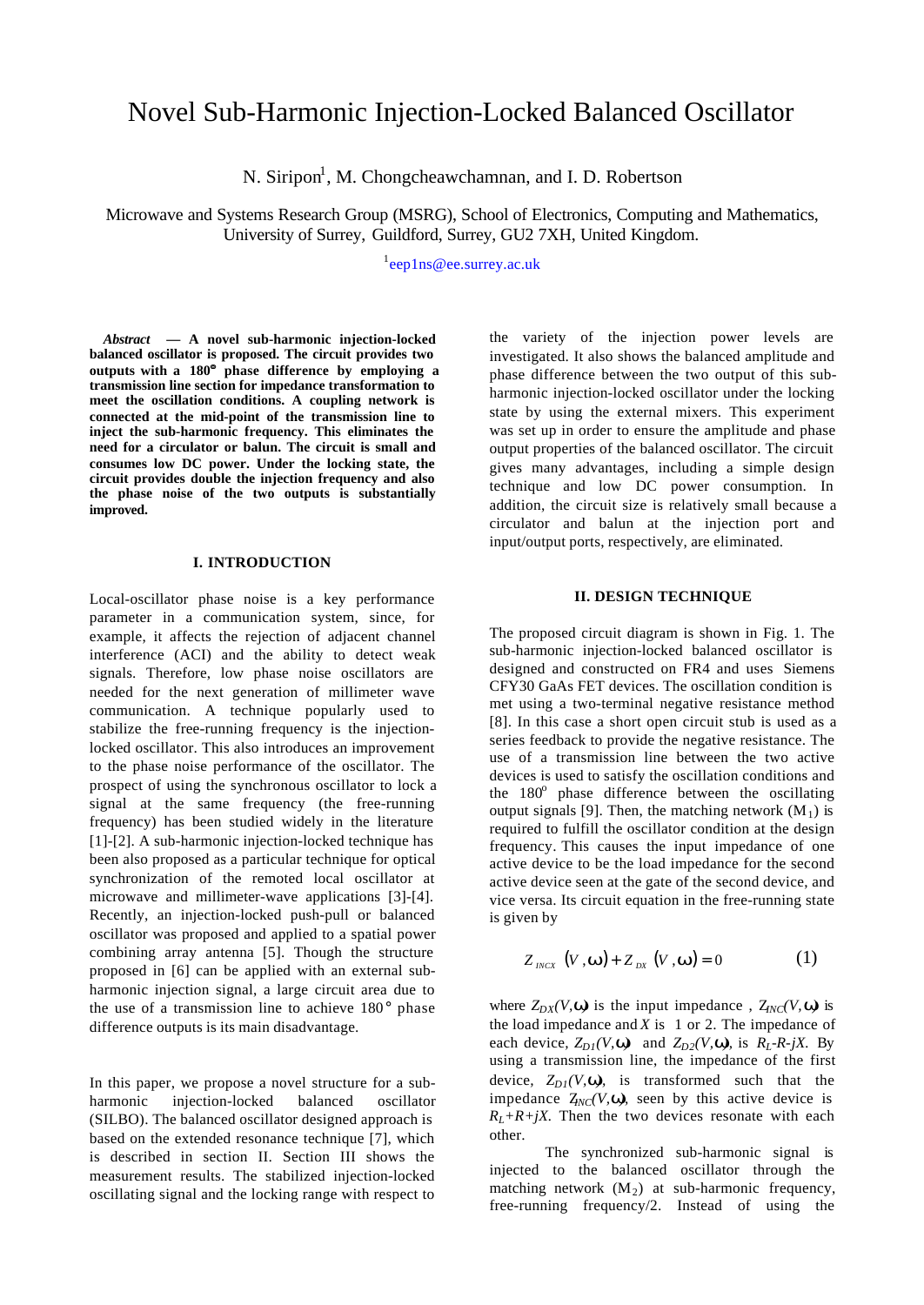circulator, the matching network is connected at the mid-point of the transmission line so that the symmetrical structure is still maintained. Thus, the advantage of this topology is that a circulator is not required and the circuit also provides a perfect LO isolation at the injection port.



Fig. 1: The proposed sub-harmonic injection-locked balanced oscillator diagram

Fig. 2 shows the layout of the sub-harmonic injectionlocked balanced oscillator. For the injection matching network  $(M_2)$  shown in Fig. 2., a coupled line section is used to couple the sub-harmonic signal. This coupled line functions as a bandpass filter, which is open circuited at the oscillating frequency but passes the sub-harmonic frequency. Therefore, good return loss is obtained at this injection port. It should be noted that the DC is also isolated by using this structure.



Fig. 2: The Layout of the sub-harmonic injection-locked balanced oscillator circuit

## **III. MEASUREMENT RESULTS**

The biasing is provided through a tee junction at each output port. The circuit was biased at  $V_{DS} = 2.5$  V and  $V_{GS}$  = -0.4 V. The free-running frequency of this balanced oscillator was measured by terminating a 50 ohm load at the injection port. The oscillator provides a free-running frequency at 1.9539 GHz. with a power of 4.5 dBm. The circuit consumes 23.27 mWatt.

To investigate the sub-harmonic injection-locking, a phase-locked signal generator is connected to the matching network to feed the injection signal into the oscillator. Fig. 3 shows the output spectrum of the subharmonic injection locked balanced oscillator. The external injection frequency was 977.86 MHz with a power level of -2.5 dBm. The sub-harmonic injection locked oscillator provides better oscillating frequency stability and reduces the phase noise.



Fig. 3: The measured injection locking frequency signal.

The locking range with respect to the injection power level was then measured. Fig. 4 shows the locking range of this sub-harmonic injection-locked balanced oscillator. The locking ranges of this oscillator are 110 kHz and 600 kHz with the injection power levels of –5 dBm and 2.5 dBm, respectively.



Fig. 4: The measured locking range with respect to the injection power level.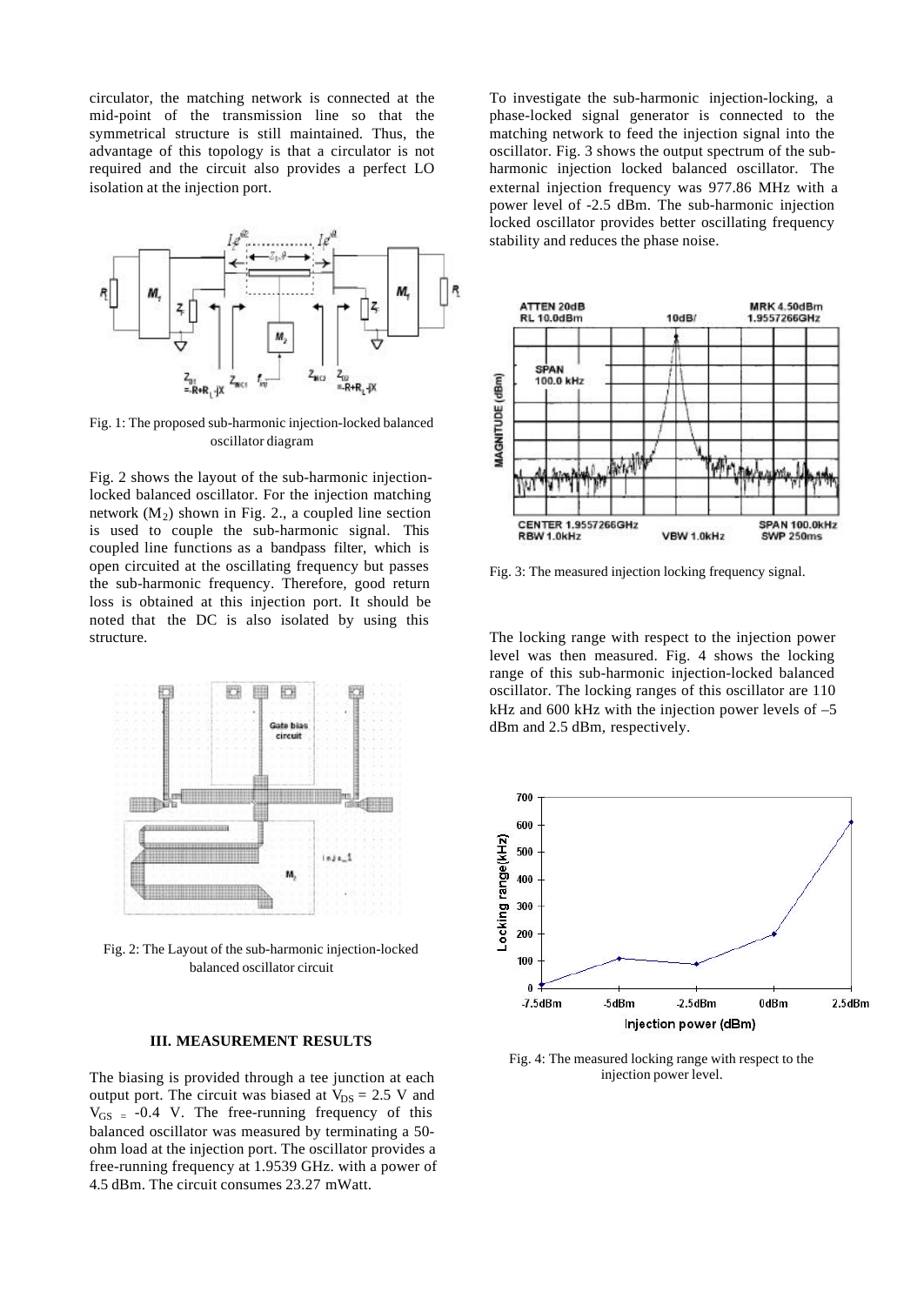

Fig. 5: Phase measurement test bench setup for subharmonic ILBO



Fig. 6: Measured phase difference between the two outputs of the sub-harmonic ILBO.

In order to investigate the amplitude balance and phase difference between the two outputs of the SILBO, the test bench is setup as shown in Fig. 5. An RF signal is equally split by a Wilkinson divider. Two in-house mixers are used for down-converting the LO signals to IF. Two 21.37 dB couplers were constructed on FR4. The phase difference between the direct ports of these two couplers is 0.345°. The first coupler is used for monitoring the injection-locked spectrum at the first port while the second one is used for compensating a phase delay. It is noted that the phase delay of these two couplers must be equal.

An external sub-harmonic signal of 981.055 MHz at 0 dBm was injected into the balanced oscillator which was biased at 2.63 V drain-source and  $-0.9$  V gatesource bias. A 0 dBm 1.9 GHz RF signal is applied to the Wilkinson divider input. Under the locking state, the circuit provides a locked signal of 1.96211 GHz, which is twice the frequency of the injection signal and close to the fundamental frequency signal of the oscillator. Fig. 6 shows the 62.11 MHz-IF signals from the two mixers, after the RF signal is down-converted,

monitoring the phase difference due to the subharmonic injection-locked oscillator outputs. Thus, it is clearly shown that the balanced oscillating signals still maintain  $180^\circ$  phase difference under locking conditions.

#### **IV. CONCLUSIONS**

The sub-harmonic injection-locked balanced oscillator has been presented. The oscillator provides a pair of out-of-phase outputs. By employing the symmetrical configuration, the properly coupled transmission line is used as the matching network at the centre of the circuit. The external locking signal, whose frequency is approximately half the free-running frequency, is injected to the center of the transmission-line between the devices. As a result, locked output signals are obtained. Under the locking state, the oscillator provides double the injection frequency with a significant phase noise improvement, whilst still maintaining 180° phase difference as shown in the experiment section. The advantage of this circuit is that it is simple to design since the design eliminates the need of the circulator for the injection signal. The LO/RF balun is also not needed in real applications such as balanced mixers. This reduces the circuit size and also minimises cost for MMIC fabrication. It is found that the SIBLO consumes low DC power. Furthermore, this technique can improve the phase noise in the balanced oscillator, which can cause many difficulties in the communication applications.

# **ACKNOWLEDGMENTS**

The authors wish to acknowledge to the Thai government and Mahanakhorn University of Technology for their financial support. The authors are also grateful to the Electronics Workshop staff of the University of Surrey for their technical support.

#### **REFERENCES**

- [1] R. Adler, "A Study of Locking Phenomena in *Proceeding of the I.R.E. and Waves and Electrons*, pp. 351-357, June 1946.
- [2] C.C. Huang and T.H. Chu, "Analysis of MESFET Injection-Locked Oscillators in Fundamental Mode of Operation", *IEEE Transactions on Microwave Theory and Techniques*, vol. 42, pp.1851-1857, October 1994.
- [3] A.S. Daryoush, "Optical synchronization of millimeter wave oscillator for distributed architecture (invited paper), *IEEE Transactions on Microwave Theory and Techniques*, vol. 38, pp.467-476, May 1990.